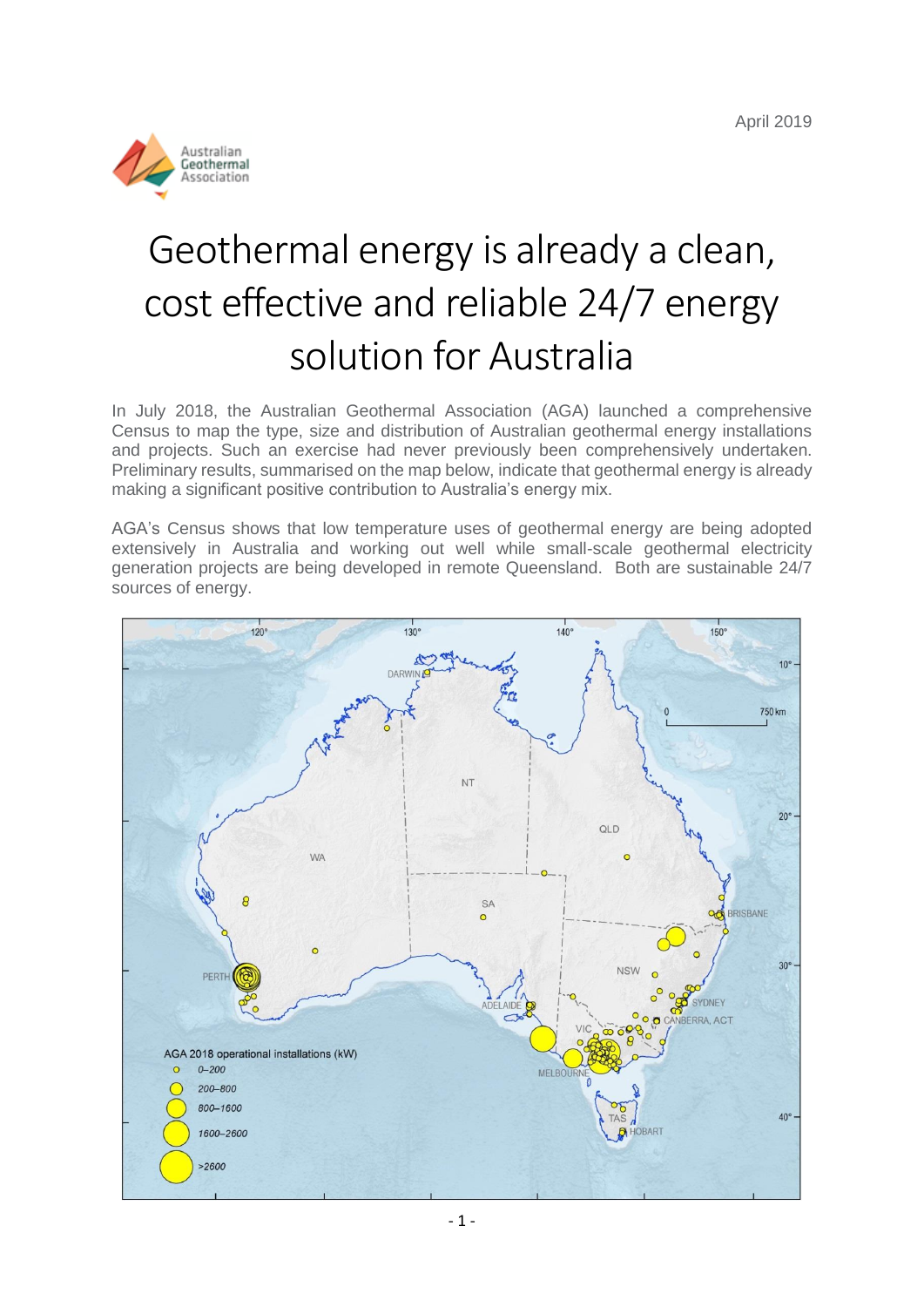#### 2018 operational geothermal installations in Australia

The Census results show that current geothermal projects are already having a positive impact:

- **Ground Source Heat Pumps (GSHP)** are providing domestic and commercial scale air conditioning with 25-50% greater energy efficiency than conventional airconditioners, already offsetting up to 4.5 MW<sup>e</sup> of grid power demand during peak periods.
- **Direct-use** of geothermal heat has become the standard for large heated swimming pool facilities around Perth in Western Australia, offsetting demand for about 0.35 PJ of natural gas and averting an estimated  $\approx$  21,000 tCO<sub>2</sub> per year.
- **Commercial Hot Springs** are an increasing tourism drawcard for Australia with one facility in Victoria reporting more than 500,000 visitors in 2018 and up to a dozen new projects in other locations in the planning stage.

Future development opportunities include low temperature electricity generation, large directuse applications for industry and agriculture, district heating and cooling network for new green suburbs. AGA is working to further analyse the Census results to deliver a more detailed presentation of the data and an outlook on the opportunities for further development.

## **Total Installed Capacity and Energy**

1

The installed thermal capacity reported for all operating geothermal installations in 2018 was 85 megawatts (MW $<sub>t</sub>$ <sup>1</sup>). This is estimated to grow to 146 MW $<sub>t</sub>$  by 2020-2025 based on future</sub></sub> projects reported by Census respondents. The chart below shows the breakdown in installed capacity according to application type.

AGA considers the GSHP numbers to be conservative because there was no standardised reporting of GSHP installations in Australia prior to 2000 particularly for small residential scale applications. AGA estimates that in addition to the 56 MW<sub>t</sub> of known installed GSHP capacity post-2000 captured in the Census, up to 20 MW<sup>t</sup> (heating and cooling) of additional GSHP capacity installed prior to 2000 might not have been captured by the Census<sup>2</sup>.



 $1$  "MW<sub>t</sub>" denotes megawatts of thermal power, whereas megawatts of electrical power are denoted by "MW<sub>e</sub>"

 $^2$  Burns, K.L., Weber, C., Perry, J., & Warrington, H.J., 2000, Status of the Geothermal Industry In Australia, WGC 2000,<https://www.geothermal-energy.org/pdf/IGAstandard/WGC/2000/R0559.PDF>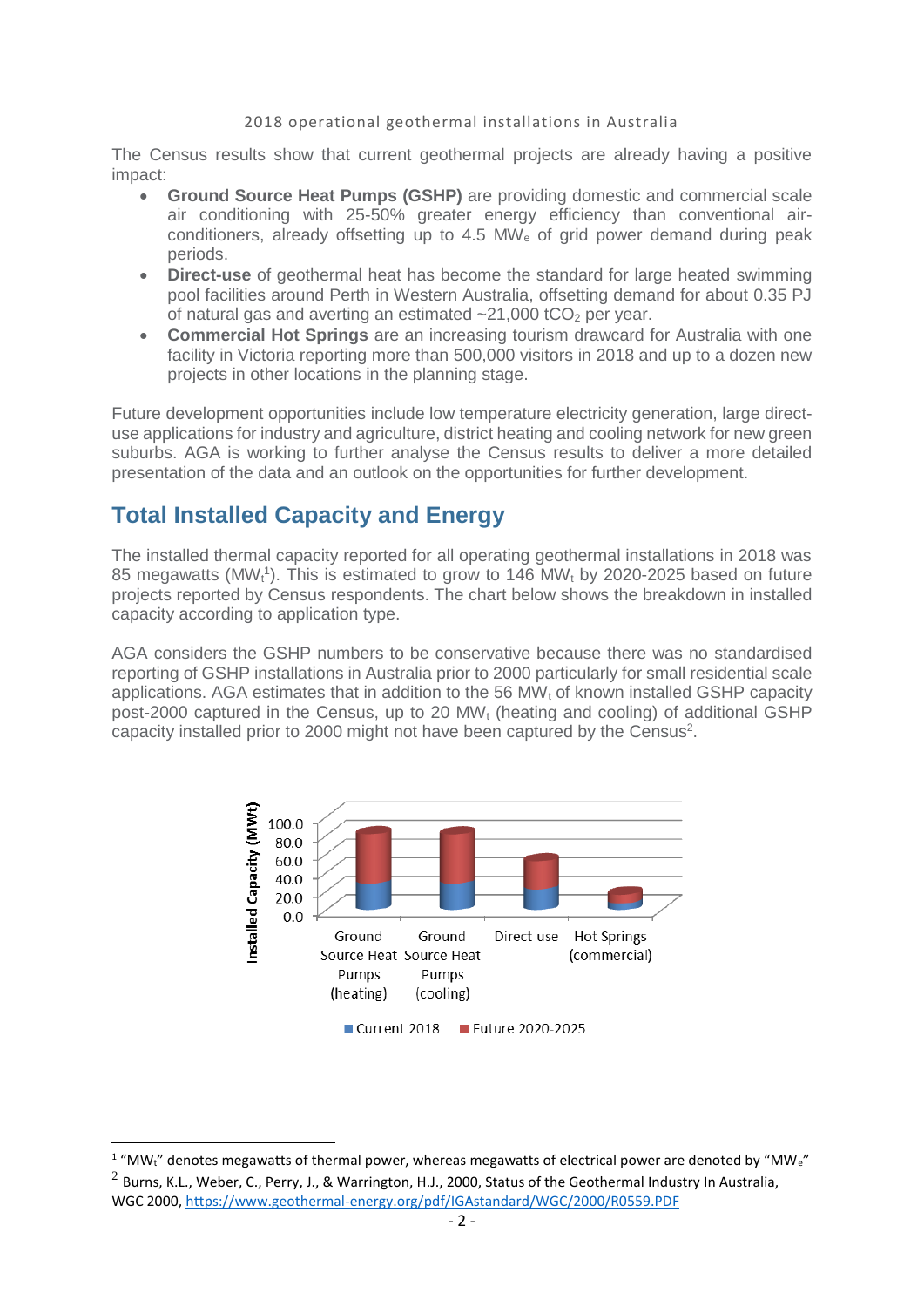AGA estimates the produced thermal energy from the installed systems to be about 156 gigawatt-hours (GWh)/year, with the chart below showing the breakdown according to application type. Direct-use and commercial hot spring installations typically operate 40 to 60% of the year (ie 3,500 to over 5,000 hours per year) and thus take full advantage of the baseload nature of geothermal energy to produce large sustainable quantities of energy from relatively small capacities.



## **Ground Source Heat Pumps**

Ground Source Heat Pumps (GSHPs) represented 66% of the installed geothermal energy capacity in Australia in 2018 equally distributed between heating and cooling applications. GSHP installations accounted for 19% (heating) and 10% (cooling) of the produced thermal energy (47 GWh/year) with most systems designed to provide both heating in winter (up to 1,800 h per year) and cooling in summer (up to 590 h per year). Their use is mostly for heating, ventilation and air-conditioning (HVAC) applications (space heating and cooling) although there are some reported applications for residential pool heating. GSHPs are installed primarily in residential properties (65%), with 20% installed in public buildings (e.g. universities, libraries…) and the remaining 15% in commercial premises (e.g. private schools, shops etc..). They are most popular in NSW.

GSHPs rely on stable shallow ground / aquifer temperatures typically in the range 15-25°C. They operate very efficiently with net system efficiency<sup>3</sup> typically ranging from 315% (heating) to 385% (cooling). This is about 25 to 50% more efficient than conventional air-conditioners. As a result, AGA estimates that GSHPs offset up to 4.5  $MW<sub>e</sub>$  of grid power demand at peak times, and a total of 6.9 GWh of electricity per year. That equals to total savings of about \$2.0 million per year at a retail electricity price of \$30c/kWh.

## **Direct-use**

1

Direct-use of geothermal heat represents about 26% of the total installed capacity in Australia but 48% of the produced thermal energy (77 GWh/year). In many of these applications, the geothermal water is used (generally via a heat exchanger) to heat pools in large energyhungry leisure centres. These systems have been primarily developed in Western Australia (for example Scarborough Beach Pool in suburban Perth) but are increasingly being considered elsewhere, particularly in Victoria. Other applications include aquaculture, meat processing, and cooling of supercomputers.

<sup>&</sup>lt;sup>3</sup> 'Net system efficiency' is the ratio of the amount of heating or cooling produced to the electrical energy consumed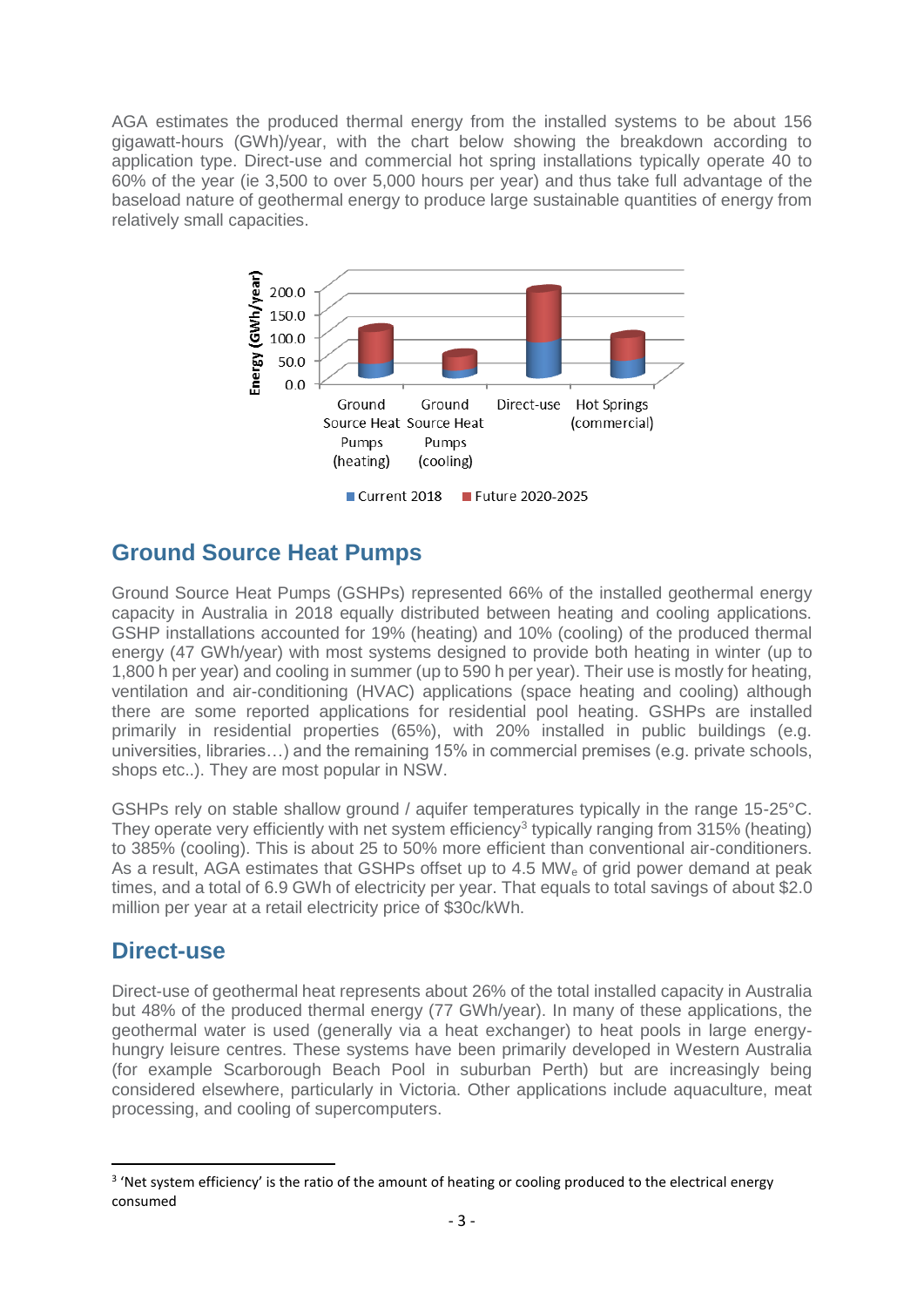Direct-use systems operate very efficiently since energy input is limited to electricity supplied to the submersible pumps in the geothermal bores. Conventional heating systems often rely on gas boilers for heat, which can be only up to 80% efficient. As a result, it is estimated that direct-use geothermal systems offset about 0.35 PJ of gas use in Australia in 2018. This is enough to heat more than 9,700 new apartments. Furthermore, it represents savings of about \$5.2 million per year at a retail gas price of \$15/GJ, and avoidance of about 21,000 tCO<sub>2</sub> emissions associated with the displaced gas use.



Scarborough Beach Pool in Western Australia uses a geothermal heating system

## **Hot Springs and Tourism**

Hundreds of hot springs, artesian bores and spas were reported in Australia, primarily in the Great Artesian Basin which covers parts of Queensland, New South Wales and South Australia. In addition to these often remotely located hot springs, new developments are proposed near tourist destinations in Western Australia and Queensland. Peninsula Hot Springs in Victoria is the most successful example, having received more than 500,000 visitors in 2018. In the Northern Territory, the Mataranka Thermal Pool is visited by many of the more than 190,000 annual visitors to the Elsey National Park.

These commercial operations represent the remaining 8% of the installed capacity identified by the Census, but 23% of the thermal energy (37 GWh/year) because the facilities are often used all year round for up to 14 hours a day. This segment of the industry is tipped to grow quickly in coming years.



Testing of an artesian bore in the Great Artesian Basin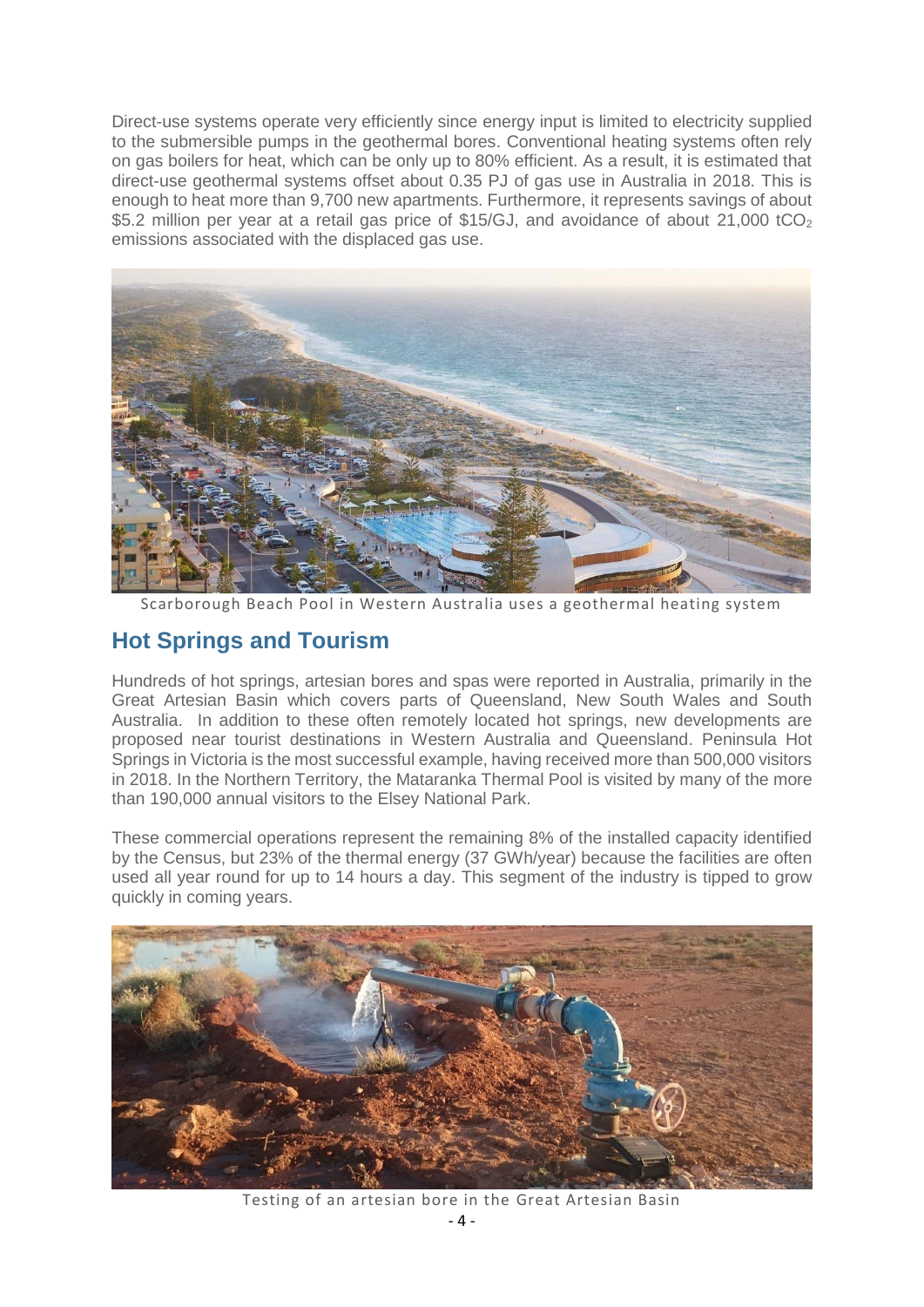## **Opportunities for further development**

## **Electricity Generation**

In addition to heating and cooling, geothermal energy is also used to generate electricity in many parts of the world. Key benefits of geothermal electricity generation include:

- Clean and sustainable
- 24/7 availability and baseload (typically 90% compared to 30% for solar and wind)
- Can match demand (unlike solar and wind which require batteries to match demand)
- Relatively low surface footprint compared to other renewables

Here in Australia, the 80 kilo-watt<sup>4</sup> (kWe) Birdsville geothermal plant in Queensland faithfully supplied electricity for over 25 years. While the state-owned electricity company that managed the Birdsville plant recently made a strategic decision to decommission it, a new 310 kW<sup>e</sup> geothermal plant is due to be commissioned by the Winton local government in another part of Queensland in 2019. Both of these plants are powered by 87-100°C water from depths of 1 – 1.5 km in the Great Artesian Basin, and similar projects are currently at the planning stage (e.g. bore testing in photo above) in other parts of the basin.

A 2018 study commissioned by the Australian Renewable Energy Agency<sup>5</sup> found that 'Hot Sedimentary Aquifer' geothermal electricity generation (such as the Queensland projects) have the lowest Levelised Cost of Energy for dispatchable renewables available 24/7. This means that lifecycle cost of geothermal electricity generation is less than that of solar and battery storage combined.

The AGA is currently working on a *position paper* that examines recent global developments in geothermal power generation, and considers what areas in Australia might be best suited to this type of geothermal development. For details please get in touch with AGA at australiangeothermal@gmail.com.

## **District Heating and Cooling**

International examples demonstrate that there are opportunities to provide heating and cooling via district networks to entire neighbourhoods as the GSHP and direct-use geothermal industries reach a mature stage.

The Thalkirchen plant currently being built in Munich, for example, plans to use 100% renewable sources to power its newly built district heating network by 2040, with geothermal providing the bulk of the energy. This plant will alone have a capacity of 50 MW $_t$  (about 2 to 3 times the total installed direct-use capacity in Australia) and deliver heat to at least 80,000 people. This approach could be replicated in suitable locations in Australia particularly where there is already a history of direct-use projects (e.g. WA and VIC).

## **Agriculture and Aquaculture**

**.** 

There are already a few direct-use projects in Australia that utilise geothermal heat for aquaculture. However the potential for a wider use of geothermal energy in Australia is large

<sup>&</sup>lt;sup>4</sup> The plant had a gross capacity of 120 kW<sub>e</sub>, with 40 kW<sub>e</sub> parasitic load from the fans and pumps. <sup>5</sup> K Lovegrove, G James, D Leitch, A Milczarek, A Ngo, J Rutovitz, M Watt, J Wyder, 2018, Comparison of Dispatchable Renewable Energy Options, ITP report for ARENA,

[https://arena.gov.au/assets/2018/10/Comparison-Of-Dispatchable-Renewable-Electricity-Options-ITP-et-al](https://arena.gov.au/assets/2018/10/Comparison-Of-Dispatchable-Renewable-Electricity-Options-ITP-et-al-for-ARENA-2018.pdf)[for-ARENA-2018.pdf](https://arena.gov.au/assets/2018/10/Comparison-Of-Dispatchable-Renewable-Electricity-Options-ITP-et-al-for-ARENA-2018.pdf)